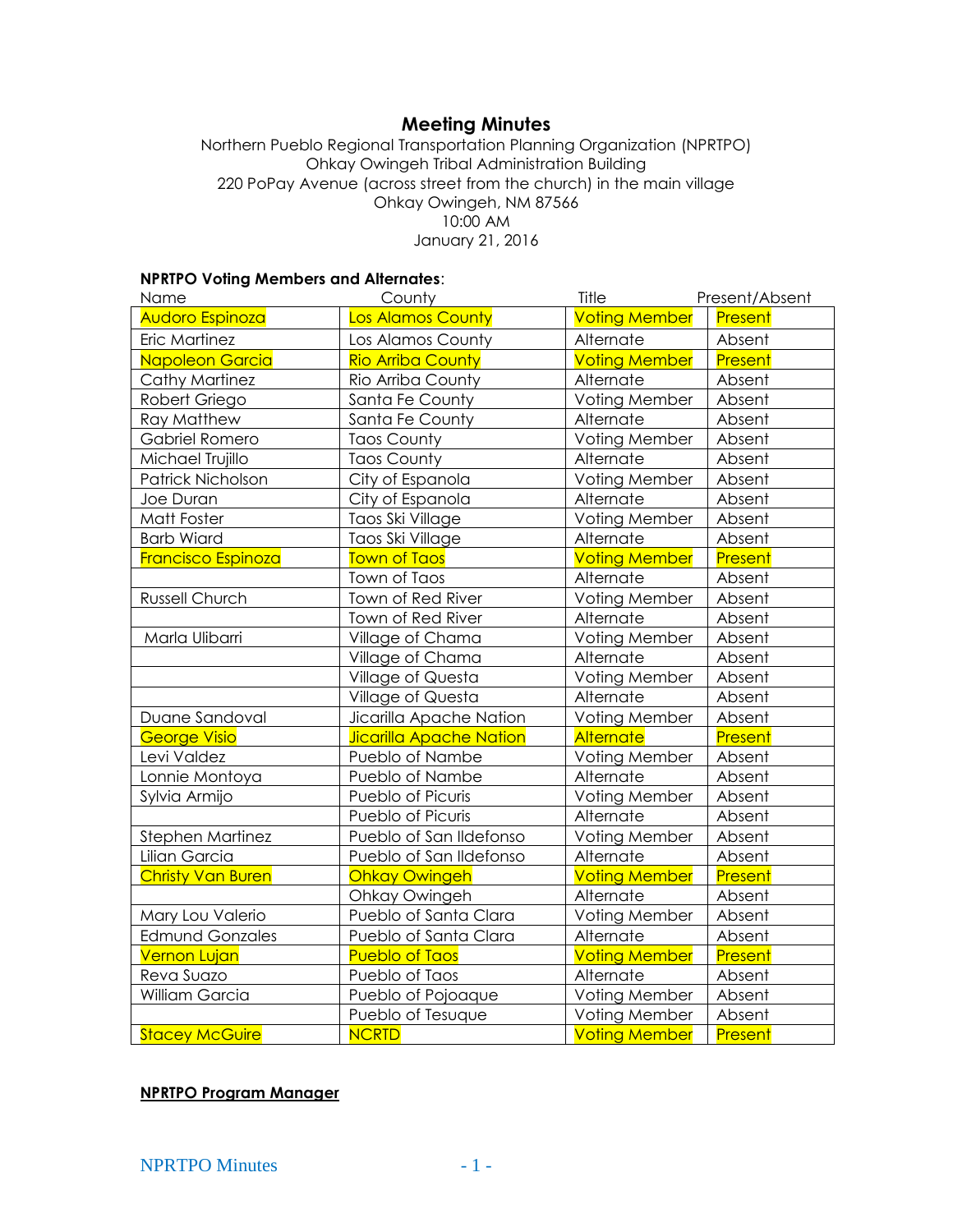Eric Ghahate NCNMEDD

#### **NMDOT Staff**

Jason Pak NMDOT

Delilah Garcia **Transit and Rail Division Division** Gabrielle Chavez Transit and Rail Division Division Ron D. Shutiva **NMDOT Asset Management and Safety Division** 

# **Guest Members**

Miranda Quintana Town of Taos

Ashley Matinez Rio Arriba County Jennifer Muskratt Jicarilla Apache Nation

## **I. Call Meeting to Order**

The Meeting was called to order at 10:11 p.m. by Vice-Chair Stacey McGuire, NCRTD.

## **II. Pledge of Allegiance**

## **III. Welcome and Introductions:**

Mike Montoya, Ohkay Owingeh welcomed NPRTPO membership to Taos County.

Individual introductions were conducted by each NPRTPO member and guests.

## **IV. Approval of the Agenda:**

Vice-Chair Stacey McGuire, NCRTD, called for a motion to approve the agenda as submitted.

Napoleon Garcia, Rio Arriba County, made the motion to approve the agenda as amended; the motion was seconded by Christy Van Buren, Ohkay Owingeh. The motion carried and all voted in favor.

## **VI. Public Comments-5 minutes/person**:

Vice-Chair Stacey McGuire, NCRTD called for any public comment.

No Public Comments

## **VII. 2015 Transit Application Prioritization**

NP RPTO 2015 Transit Application Prioritization

| Agency             | <b>Section</b> | <b>Final Score</b> |
|--------------------|----------------|--------------------|
| Ohkay (<br>Owingeh | 5311           | . High<br>∽<br>ື   |

| High        | $12.01 - 15$ |
|-------------|--------------|
| Medium High | 9.01-12      |
| Medium      | $6.01 - 9$   |
| Medium Low  | $3.01 - 6$   |
| Low         | $0 - 3$      |

# **XI. Adjournment:**

## NPRTPO Minutes - 2 -